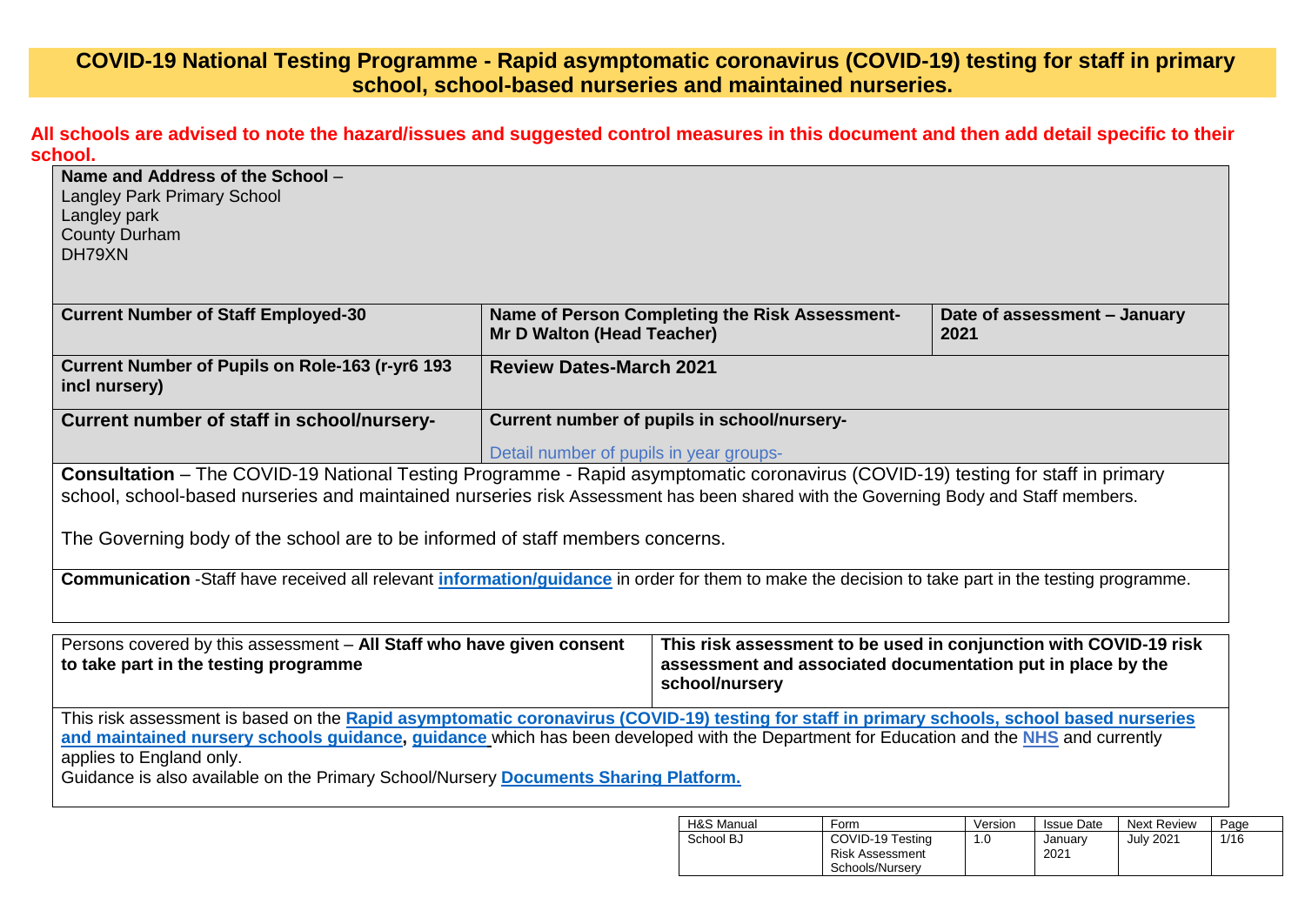-Testing is important because staff could be carrying the virus and may spread it to others. Testing all staff without symptoms will support schools and nurseries to continue to operate.

-LFD tests are approved by the Medicines and Healthcare products Regulatory Agency (MHRA).

-The ultimate aim of testing is to break the chain of transmission of COVID-19. As many as one in three people with COVID-19 show no signs of having it, that is they are 'asymptomatic'. Testing helps us to identify and isolate more asymptomatic people who test positive and are therefore, more likely to spread the virus, at the same time as minimising disruption for those who test negative. Testing yourself regularly helps stop the virus spreading.

Primary, school-based nursery and maintained nursery staff will be supplied with lateral flow device (LFD) test kits to self-swab. Staff will be asked to take their test kits home and carry out the test twice a week. The LFD test will give a result in around 30 minutes. Staff must report their result to NHS Test and Trace as soon as the test is completed either online or by telephone as per the instructions in the home test kit. Staff should also share their result with their school or nursery to help with contact tracing.

**Lateral Flow Antigen test** -Lateral Flow Antigen testing involves the processing of human nasal and throat swab samples with a Lateral Flow device (LFD). The device detects a protein (antigen) produced by the virus at its most infectious stage. If present in the person's sample, a coloured line appears on the device that can be read between 20-30 minutes. **If you receive a positive test, you must immediately report the result to your COVID Coordinator/Headteacher and NHS Test and Trace.**

Schools and nurseries in England can raise questions, concerns, or report issues, via **the DfE coronavirus helpline: 0800 046 8687.** 

**Anyone with one or more of the symptoms of coronavirus** -a high temperature, a new continuous cough; or a loss or change in sense of smell or taste -should self-isolate and [book a test](https://www.gov.uk/guidance/coronavirus-covid-19-getting-tested) or call 119 / contact the Head teacher.

**The testing programme for primary/nursery schools commences on Monday the 25th January 2021.**

For further advice and support contact the Children & Young People's/Adult & Health Services ,Health and Safety Team [-hsteam@durham.gov.uk](mailto:hsteam@durham.gov.uk) and 03000 263430.The Health and Safety Team have placed all relevant documents in a [COVID-19 file](https://gateway.durhamschools.org.uk/premises/healthsafety/Lists/Covid19/Document.aspx?ID=1&Source=https://gateway.durhamschools.org.uk/premises/healthsafety%2FLists/Covid19) on their Extranet page.

All relevant guidance contained in this document is subject to updates as required.

| H&S Manual | Form                                                   | Version | <b>Issue Date</b> | <b>Next Review</b> | Page |
|------------|--------------------------------------------------------|---------|-------------------|--------------------|------|
| School BJ  | COVID-19 Testing<br>Risk Assessment<br>Schools/Nurserv | 1.0     | Januarv<br>2021   | July 2021          | 2/16 |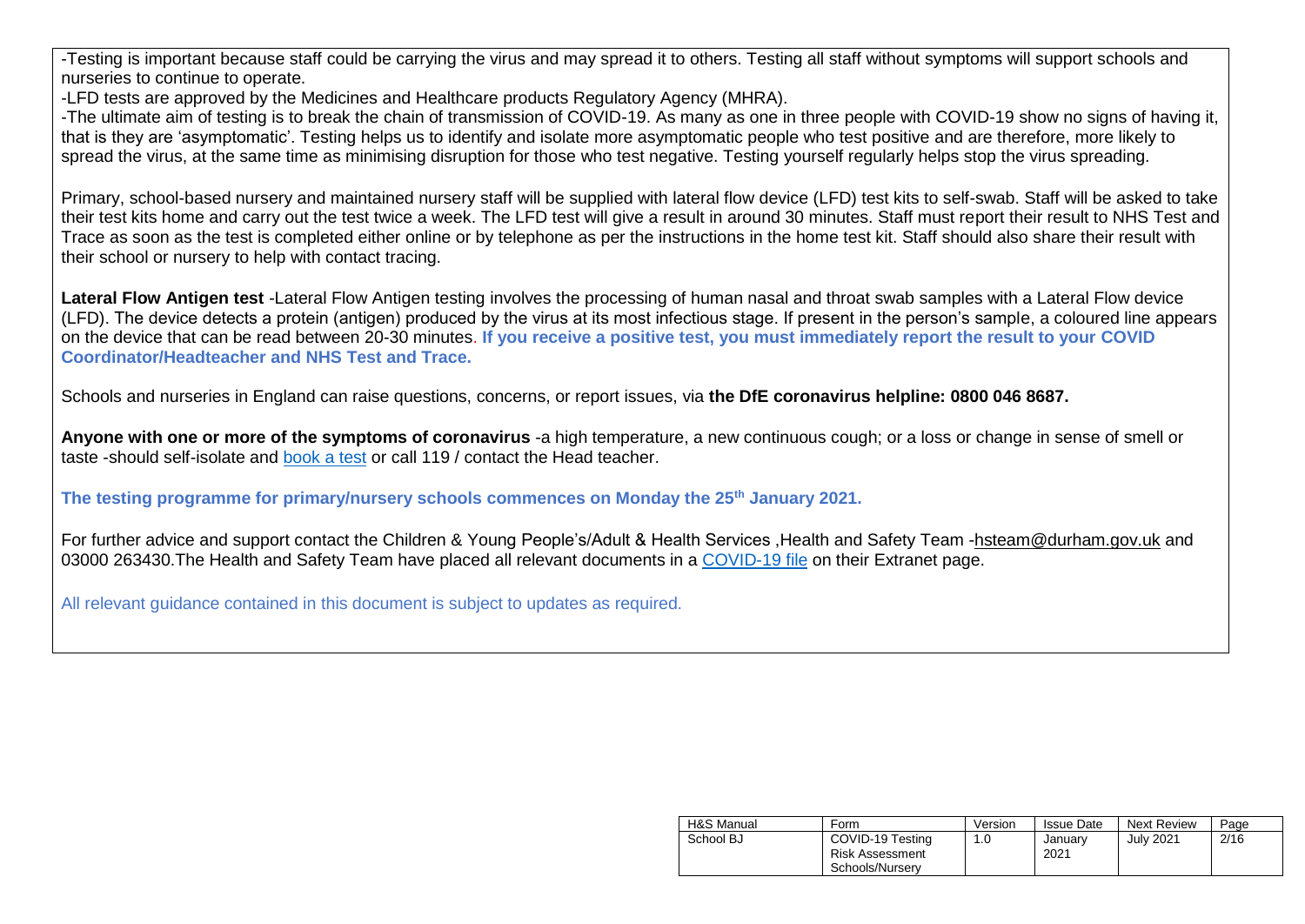| <b>RISK RATING</b> |                                             | Likelihood                           |                                      |                                      |
|--------------------|---------------------------------------------|--------------------------------------|--------------------------------------|--------------------------------------|
|                    |                                             | Probable                             | <b>Possible</b>                      | Remote                               |
|                    |                                             | Occurs repeatedly, to be expected or | Could occur sometime or effect a few | Unlikely to occur or not many people |
|                    |                                             | could affect large number of people  | people                               | to be affected                       |
|                    | <b>Major</b>                                | High                                 | High                                 | Medium                               |
| Impact             | Major injury, permanent disability, or ill- |                                      |                                      |                                      |
|                    | health                                      |                                      |                                      |                                      |
|                    | <b>Severe</b>                               | High                                 | Medium                               | Low                                  |
|                    | Injury requiring medical treatment          |                                      |                                      |                                      |
|                    | <b>Minor</b>                                | Medium                               | Low                                  | Low                                  |
|                    | First aid treatment                         |                                      |                                      |                                      |

| Hazards / issue                                                       | <b>Risk</b><br>rating<br>H/M/L<br>(before) | <b>Controls already in place</b>                                                                                                                                                                                                                                                                                                                                                                                                                                                                                  | <b>Further Action required</b>                                                                                                                                  | <b>Risk Rating</b><br>H/M/L<br>(after) | By Whom &<br><b>When</b>                        |
|-----------------------------------------------------------------------|--------------------------------------------|-------------------------------------------------------------------------------------------------------------------------------------------------------------------------------------------------------------------------------------------------------------------------------------------------------------------------------------------------------------------------------------------------------------------------------------------------------------------------------------------------------------------|-----------------------------------------------------------------------------------------------------------------------------------------------------------------|----------------------------------------|-------------------------------------------------|
| Coordination of the<br>testing programme<br>within the school/nursery |                                            | -COVID Coordinator identified for the LFD<br>testing programme.<br>-COVID Coordinator is aware of the<br>information and guidance available.<br>-The COVID Coordinator has ensured<br>that the lest kit log' and lest results<br>register/log' are separate documents for<br>data protection purposes (so that those<br>signing for results cannot see the results<br>of their colleagues).<br>-The test kits are only for those working<br>on school / nursery premises that<br>might unknowingly infect others. | -COVID Coordinator that staff receive<br>all relevant documentation to make an<br>informed decision regarding<br>participating in the LFD testing<br>programme. | L                                      | <b>COVID</b><br>Coordinator/<br>Head<br>teacher |
| <b>Manual Handling</b>                                                | M                                          | -Manual Handling risk assessment in<br>place.<br>-Identified staff transport the delivery to<br>the storage area.<br>-Each box contains 54 test kit bundles.<br>-LFD test kits are in bundles of 7.<br>-Instructions for the test kits are separate<br>to the storage boxes.                                                                                                                                                                                                                                      | -Ensure that social distancing guidance<br>is followed when transporting the test<br>kits to the storage area.                                                  | L                                      | Head<br>teacher                                 |

| H&S Manual | Form                                                          | Version | <b>Issue Date</b> | <b>Next Review</b> | Page |
|------------|---------------------------------------------------------------|---------|-------------------|--------------------|------|
| School BJ  | COVID-19 Testing<br><b>Risk Assessment</b><br>Schools/Nurserv | 1.0     | Januarv<br>2021   | <b>July 2021</b>   | 3/16 |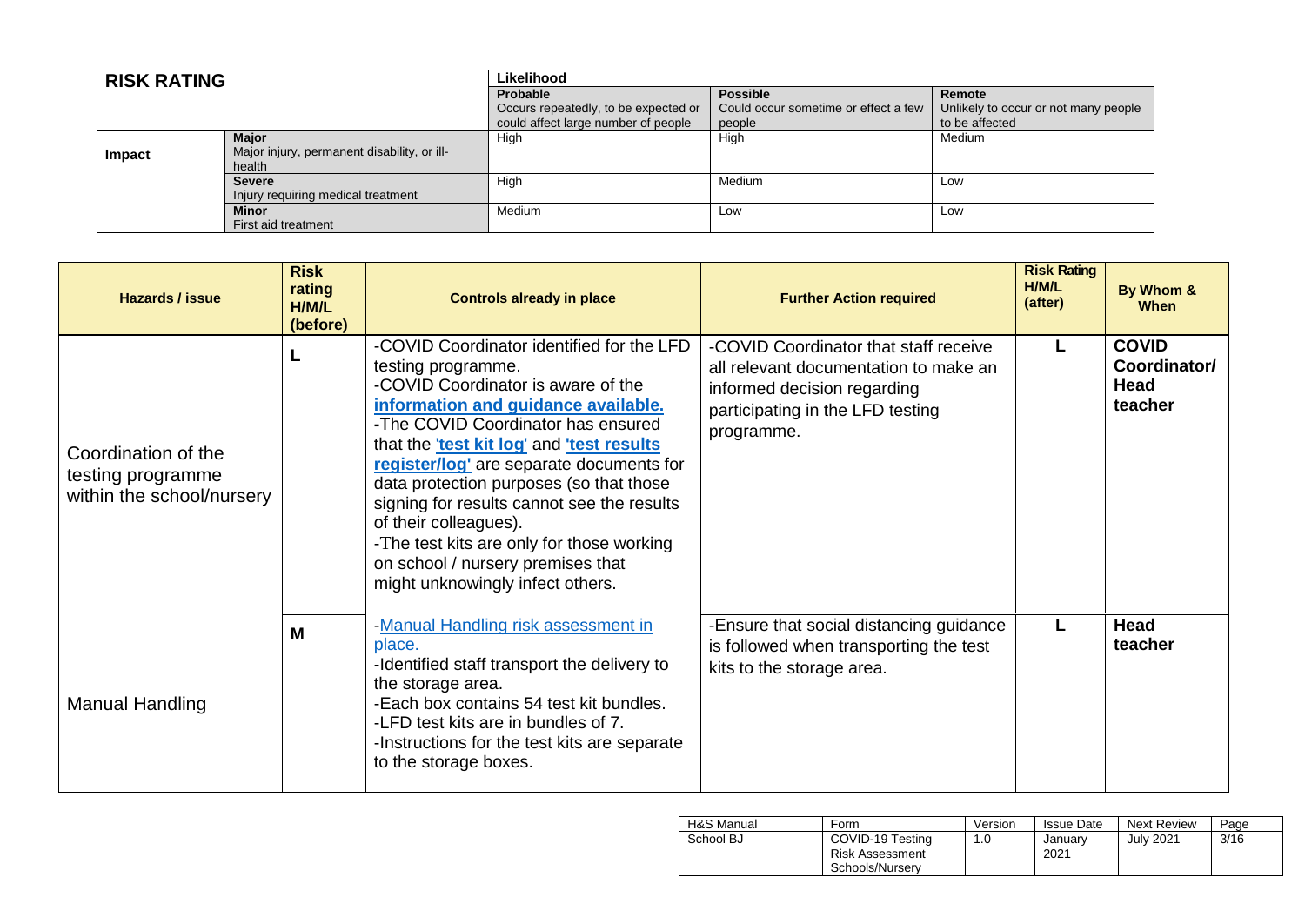| <b>Hazards / issue</b>                               | <b>Risk</b><br>rating<br>H/M/L<br>(before) | <b>Controls already in place</b>                                                                                                                                                                                                                                                                                                                                                                                                                                                                                                                                                                                                                                                                                                                                                                                                        |                                                                                                                                             | <b>Further Action required</b>                                                                                                                                                                                                                                                                                                                                                                                                                                                                                                |                | <b>Risk Rating</b><br>H/M/L<br>(after) | By Whom &<br><b>When</b>               |              |
|------------------------------------------------------|--------------------------------------------|-----------------------------------------------------------------------------------------------------------------------------------------------------------------------------------------------------------------------------------------------------------------------------------------------------------------------------------------------------------------------------------------------------------------------------------------------------------------------------------------------------------------------------------------------------------------------------------------------------------------------------------------------------------------------------------------------------------------------------------------------------------------------------------------------------------------------------------------|---------------------------------------------------------------------------------------------------------------------------------------------|-------------------------------------------------------------------------------------------------------------------------------------------------------------------------------------------------------------------------------------------------------------------------------------------------------------------------------------------------------------------------------------------------------------------------------------------------------------------------------------------------------------------------------|----------------|----------------------------------------|----------------------------------------|--------------|
| Delivery/Storage of the<br>LFD's on the school site. | M                                          | - Packaging checked for damage when<br>delivered to the school site.<br>-Damaged packaging be put to one side<br>and inspected.<br>- 'Test kit log' used to record the number<br>of LFD test kits delivered to the school.<br>-Where need identified the school/nursery<br>has a Registration Assistant (can be the<br>same person as the COVID Coordinator).<br>-Lot numbers of the LFD test kits<br>delivered to school/nursery are recorded<br>locally on receipt of the delivery<br>-A lockable clearly sign posted storage<br>area has clearly been identified within the<br>school building.<br>-Authorised staff only are permitted to<br>access the storage LFD test kit storage<br>area.<br>-The bundle of updated -Your step-by-<br>step guide for COVID-19 self-testing<br>(version 1.3.2) stored with the LFD test<br>kits. | or report issues, via the DfE<br>where need identified.<br>the storage area.<br>daily.<br>floor so that they cannot be<br>affected by heat. | - COVID Coordinator to raise concerns<br>coronavirus helpline: 0800 046 8687<br>-Ensure that social distancing guidance<br>is followed when storing the test kits in<br>-Purchase room thermometers so that<br>a temperature of 2-30°C can be<br>achieved when storing the devices.<br>-Room temperature to be checked<br>-Ensure that boxes are stored off the<br>contaminated by water ingress or<br>-Stock check of the LFD to be carried<br>out on a weekly basis and recorded.<br>-Where need identified re-order stock. |                |                                        | <b>Head</b><br>teacher                 |              |
| Communication                                        | L                                          | - Staff are aware who the COVID<br>Coordinator/ Registration Assistant are at<br>the school.<br>- The test kits are only for those working<br>on school / nursery premises that might<br>unknowingly infect others.<br>-COVID Coordinator shares all relevant<br>information with staff. Staff have received<br>all relevant information/guidance in<br>order for them to make the decision to<br>whether to take part in the testing<br>programme.<br>-Staff advised that testing is not                                                                                                                                                                                                                                                                                                                                               | preparing to leave for home.                                                                                                                | -Staff are to be advised that LFD test<br>kits are to be distributed at the end of<br>the school day when they are<br>-Staff are to be advised that on receipt<br>of the LFD test kits they will sign for a<br>copy of Your step-by-step guide for<br>COVID-19 self-testing (version 1.3.2).<br>-Staff are to be advised that they need<br>to disregard the instructions that are<br>located within the LFD test kits.<br>-Staff are to be advised that Tests are                                                             |                | L                                      | <b>Head</b><br>teacher                 |              |
|                                                      |                                            |                                                                                                                                                                                                                                                                                                                                                                                                                                                                                                                                                                                                                                                                                                                                                                                                                                         | H&S Manual<br>School BJ                                                                                                                     | Form<br>COVID-19 Testing                                                                                                                                                                                                                                                                                                                                                                                                                                                                                                      | Version<br>1.0 | <b>Issue Date</b><br>January           | <b>Next Review</b><br><b>July 2021</b> | Page<br>4/16 |

Risk Assessment Schools/Nursery

2021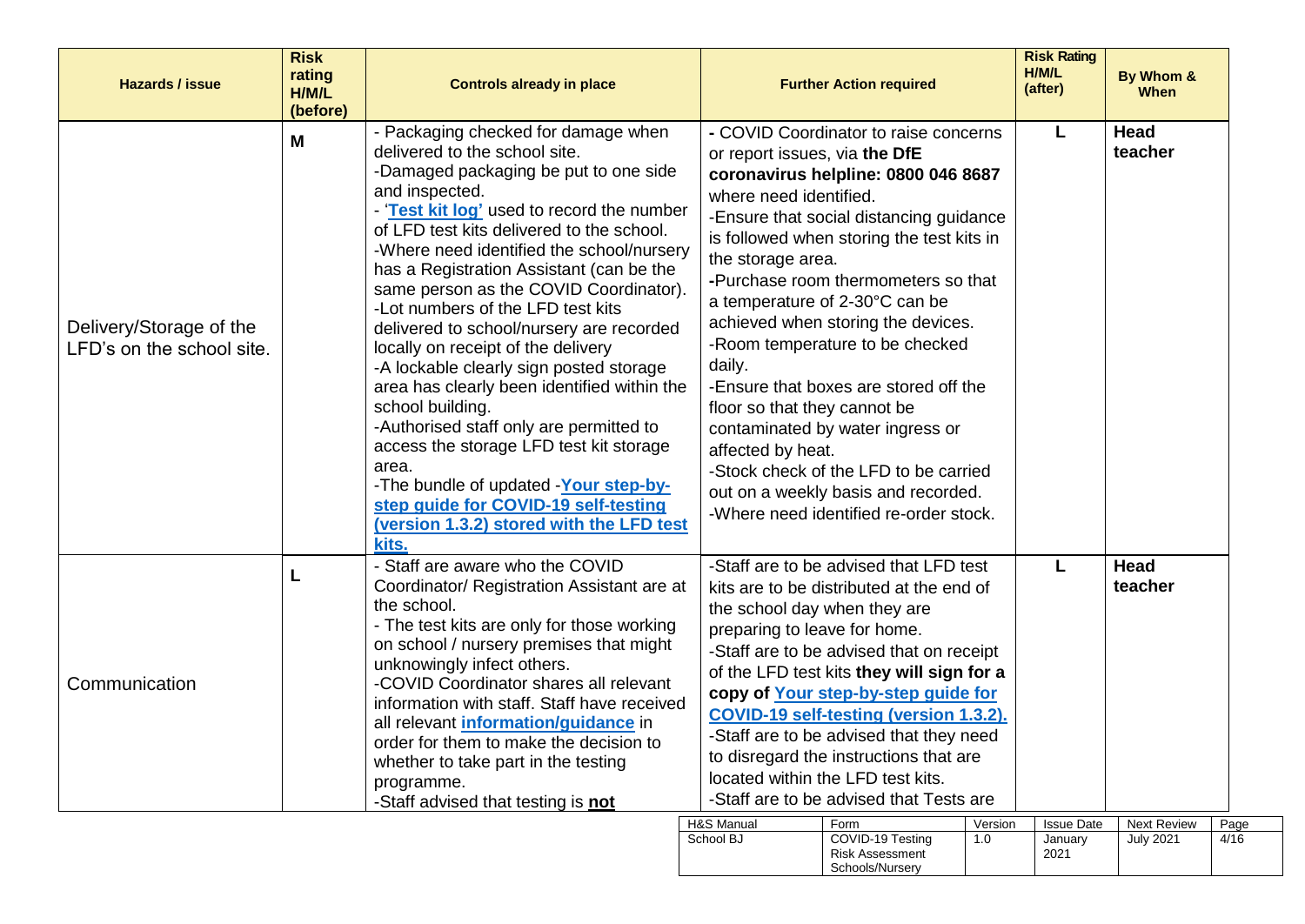| <b>Hazards / issue</b> | <b>Risk</b><br>rating<br>H/M/L<br>(before) | <b>Controls already in place</b>                                                                                                                                                                                                                                                                                                                                                                                                                                                                                                                                                                                                                                                                                                                        | <b>Further Action required</b>                                                                                                                                                                                                                                                                                                                                                                                                                                                               | <b>Risk Rating</b><br>H/M/L<br>(after) | By Whom &<br><b>When</b> |
|------------------------|--------------------------------------------|---------------------------------------------------------------------------------------------------------------------------------------------------------------------------------------------------------------------------------------------------------------------------------------------------------------------------------------------------------------------------------------------------------------------------------------------------------------------------------------------------------------------------------------------------------------------------------------------------------------------------------------------------------------------------------------------------------------------------------------------------------|----------------------------------------------------------------------------------------------------------------------------------------------------------------------------------------------------------------------------------------------------------------------------------------------------------------------------------------------------------------------------------------------------------------------------------------------------------------------------------------------|----------------------------------------|--------------------------|
|                        |                                            | mandatory.<br>-Staff who do not participate in the testing<br>programme, can still attend work.<br>-Staff are advised when LFD test kits will<br>be distributed to them.<br>-The governing body of the school are<br>aware that LFD testing is being made<br>available to staff.<br>-Agency staff and other support staff that<br>attend the school site advised that they<br>can be included in the testing programme.                                                                                                                                                                                                                                                                                                                                 | to be undertaken twice weekly in the<br>home (3-4 days apart).<br>-Staff are to be advised that tests are<br>to be carried out on a morning before<br>they attend work, where possible.<br>-Staff are to be advised that they must<br>record their test results on the NHS<br>Test and Trace website and inform the<br>COVID Coordinator what the result was<br>before they attend work.<br>--COVID Coordinator to discuss with<br>staff how test results will be reported to<br>the school. |                                        |                          |
| Training               | L                                          | -The Head teacher and the COVID<br>Coordinator have read the 'How to<br>guide' Rapid testing of primary and<br>nursery workforce.<br>-A member of the school staff has viewed<br>the two NHS Test and Trace webinars<br>made available to School/Nurseries-<br>-Introduction to Rapid Testing for Primary<br>and Nursery Staff.<br>-How to Test & Report Results for<br>Primary and Nursery Staff.<br>-The school hold a copy of the 'How to<br>Guide' Rapid Testing of Primary and<br>Nursery Workforce.<br>-The school/nursery hold a copy of Your<br>step-by-step guide for COVID-19 self-<br>testing (version 1.3.2).<br>-COVID Coordinator/Registration<br>Assistant are aware of the key activities<br>that they have, to ensure that the testing | -On receipt of the LFD test kit staff<br>sign for a copy of-Your step-by-step<br>guide for COVID-19 self-testing<br>(version 1.3.2).<br>-Staff advised that a YouTube video<br>guide 'Step by Step Guide to COVID-<br>19 Self-Testing is available.<br>-Staff are advised to e-mail the COVID<br>Coordinator if they have any concerns.                                                                                                                                                      | L                                      | Head<br><b>Teacher</b>   |

| H&S Manual | Form                                                          | Version | <b>Issue Date</b> | <b>Next Review</b> | Page |
|------------|---------------------------------------------------------------|---------|-------------------|--------------------|------|
| School BJ  | COVID-19 Testing<br><b>Risk Assessment</b><br>Schools/Nurserv | 1.0     | Januarv<br>2021   | <b>July 2021</b>   | 5/16 |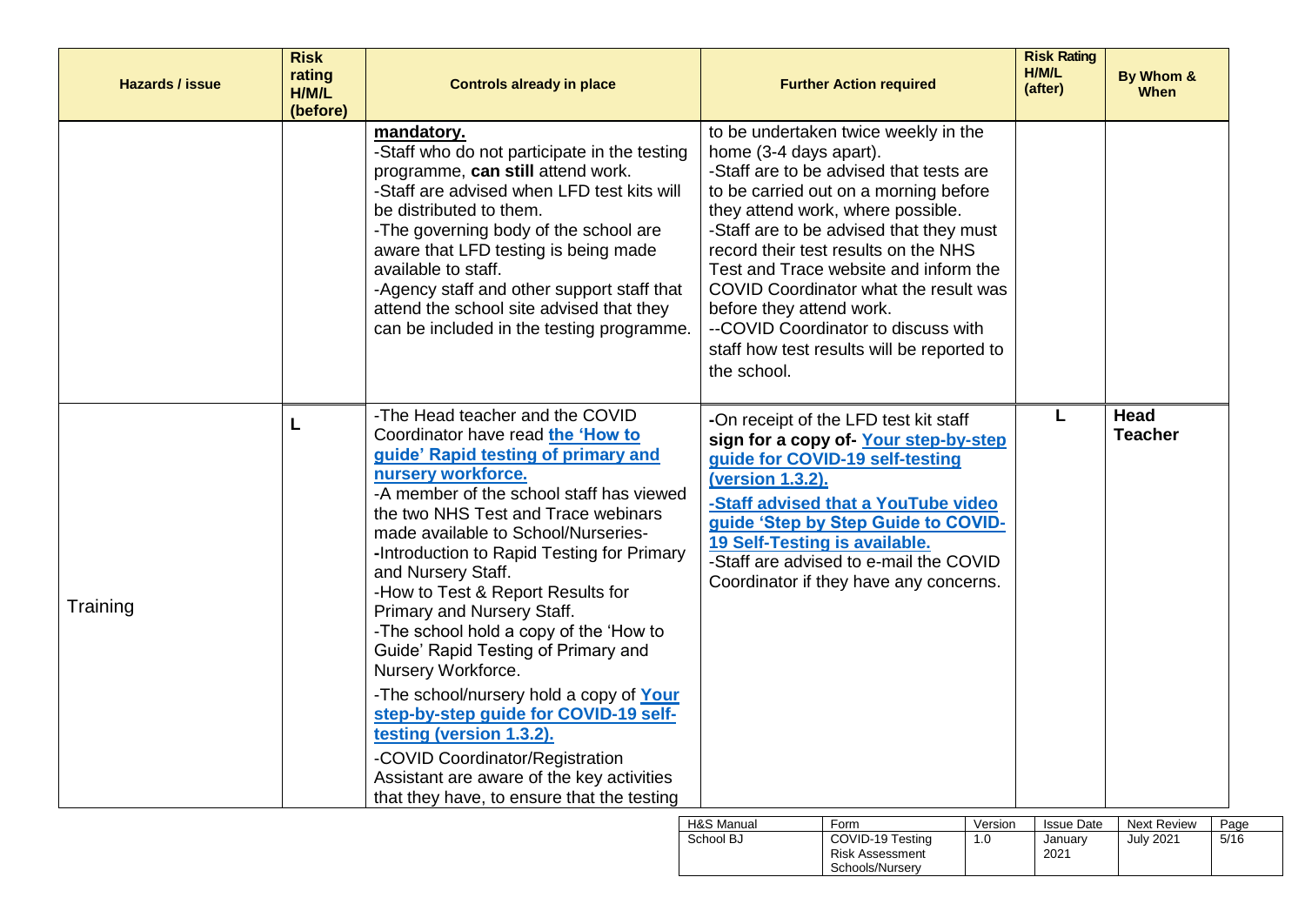| <b>Hazards / issue</b>                                             | <b>Risk</b><br>rating<br>H/M/L<br>(before) | <b>Controls already in place</b>                                                                                                                                                                                                               |                                                   | <b>Further Action required</b>                                                                                                                                                                                                                                                                                                                                                                                                                                                                                                                              |                | <b>Risk Rating</b><br>H/M/L<br>(after) | By Whom &<br>When                                            |              |
|--------------------------------------------------------------------|--------------------------------------------|------------------------------------------------------------------------------------------------------------------------------------------------------------------------------------------------------------------------------------------------|---------------------------------------------------|-------------------------------------------------------------------------------------------------------------------------------------------------------------------------------------------------------------------------------------------------------------------------------------------------------------------------------------------------------------------------------------------------------------------------------------------------------------------------------------------------------------------------------------------------------------|----------------|----------------------------------------|--------------------------------------------------------------|--------------|
|                                                                    |                                            | programme at the school/nursery is a<br>success.                                                                                                                                                                                               |                                                   |                                                                                                                                                                                                                                                                                                                                                                                                                                                                                                                                                             |                |                                        |                                                              |              |
| <b>Staff Consent to</b><br>participate in the testing<br>programme |                                            | -The LFD asymptomatic testing<br>programme does not replace current<br>guidance for those with symptoms or<br>those identified as a close contact of a<br>positive case.                                                                       | the school.<br>is to ensure;<br>data.<br>testing. | <b>Trace: available to distribute to staff.</b><br>-COVID Coordinator to ensure that<br>staff understand the testing process.<br>-Staff who choose to participate in the<br>testing programme are committing to<br>self-administer the test and report the<br>results to <b>NHS-Track and Trace</b> and<br>Prior to staff members undertaking<br>the LFD test, the COVID Coordinator<br>Staff read the <b>privacy notice</b> to<br>understand what will happen with their<br>Staff receive a copy of the new 'Your<br>step-by-step guide for COVID-19 self- |                |                                        | <b>Head</b><br><b>Teacher</b><br><b>COVID</b><br>Coordinator |              |
| Staff who have received<br>the COVID-19<br>vaccination             | н                                          | -Staff who have been vaccinated can still<br>take part in the LDF testing programme.<br>-It is not yet known whether vaccines<br>prevent individuals transmitting the virus.                                                                   |                                                   |                                                                                                                                                                                                                                                                                                                                                                                                                                                                                                                                                             |                | L                                      |                                                              |              |
| Staff not participating                                            | Н                                          | -Whole school/nursery COVID-19 Risk<br>Assessment in place and reviewed on a<br>regular basis.<br>-The school/nursery are following the<br>systems of control to keep staff and<br>pupils safe.<br>-Staff not participating in the LFD testing | point during the school term.                     | -Continue to remind staff that they can<br>access the testing programme at any<br>-Staff who decline to participate in the<br>LDF testing programme and have<br>symptoms of COVID-19 should follow<br>the guidance-Stay at home: guidance                                                                                                                                                                                                                                                                                                                   |                | L                                      | <b>Head</b><br>teacher                                       |              |
|                                                                    |                                            |                                                                                                                                                                                                                                                | H&S Manual<br>School BJ                           | Form<br>COVID-19 Testing<br><b>Risk Assessment</b><br>Schools/Nursery                                                                                                                                                                                                                                                                                                                                                                                                                                                                                       | Version<br>1.0 | <b>Issue Date</b><br>January<br>2021   | <b>Next Review</b><br><b>July 2021</b>                       | Page<br>6/16 |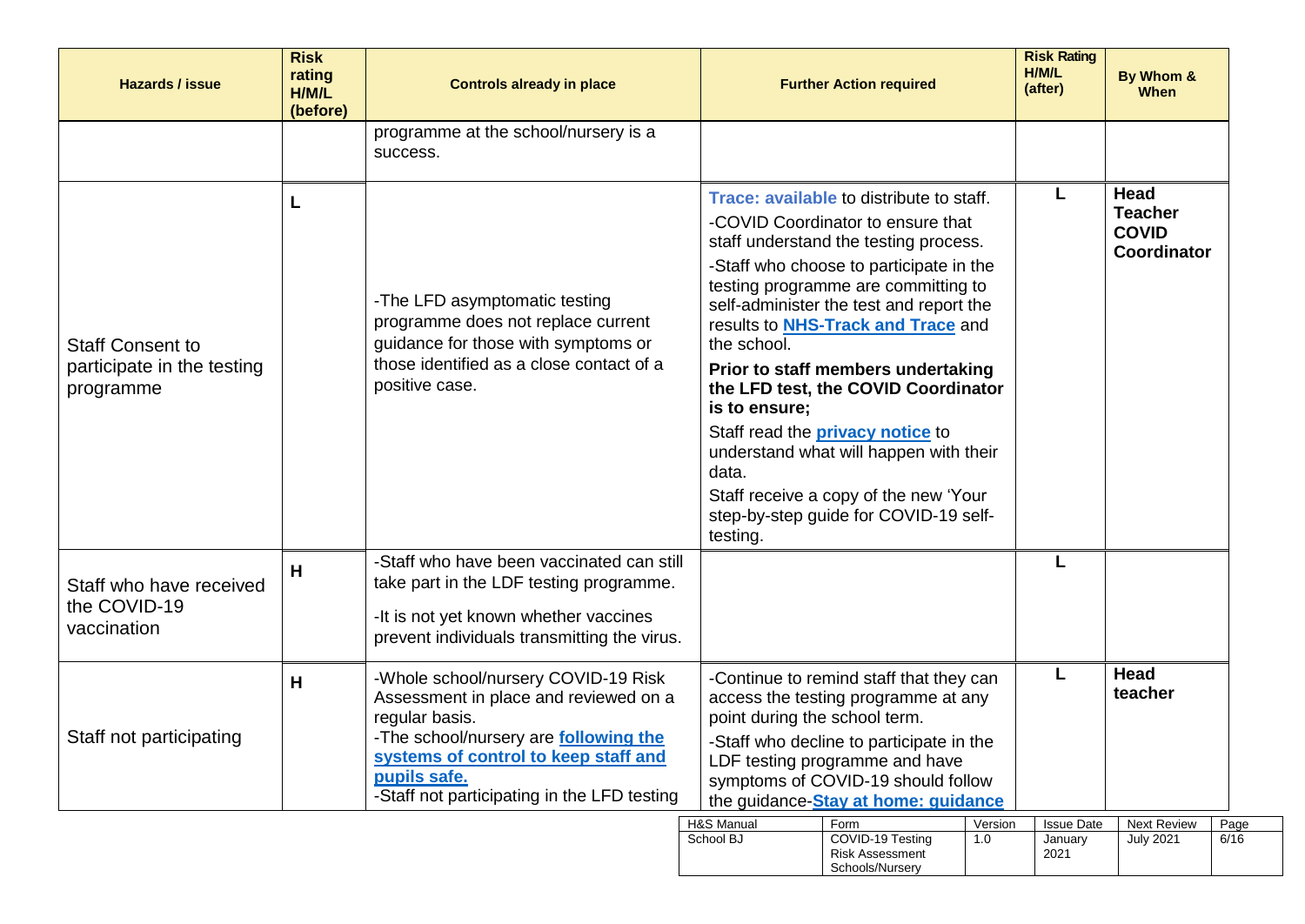| Hazards / issue          | <b>Risk</b><br>rating<br>H/M/L<br>(before) | <b>Controls already in place</b>                                                                                                                                                                                                                                                                                                                                                                                                                                                                                                                                                                                                                                                                                                                                                                                                                                                                                                                                                                                                                                                                   |               | <b>Further Action required</b>                                   |         | <b>Risk Rating</b><br>H/M/L<br>(after) | By Whom &<br><b>When</b>   |
|--------------------------|--------------------------------------------|----------------------------------------------------------------------------------------------------------------------------------------------------------------------------------------------------------------------------------------------------------------------------------------------------------------------------------------------------------------------------------------------------------------------------------------------------------------------------------------------------------------------------------------------------------------------------------------------------------------------------------------------------------------------------------------------------------------------------------------------------------------------------------------------------------------------------------------------------------------------------------------------------------------------------------------------------------------------------------------------------------------------------------------------------------------------------------------------------|---------------|------------------------------------------------------------------|---------|----------------------------------------|----------------------------|
|                          |                                            | programme can still attend work.                                                                                                                                                                                                                                                                                                                                                                                                                                                                                                                                                                                                                                                                                                                                                                                                                                                                                                                                                                                                                                                                   | 19)infection. | for households with possible or<br>confirmed coronavirus (covid- |         |                                        |                            |
| <b>COVID-19 Symptoms</b> | H                                          | -The asymptomatic testing programme<br>does not replace current testing policy for<br>those with symptoms. Anyone with<br>symptoms, whether they are involved in<br>the asymptomatic testing programme or<br>not, will still be expected to obtain a PCR<br>test and follow <b>NHS Test and Trace</b><br>Guidance, self-isolating-Stay at home:<br>guidance for households with possible<br>or confirmed coronavirus (covid-<br>19) infection. until they have received<br>their results.<br>-All Staff are aware not to attend the<br>school site if they have any symptoms of<br>COVID 19, or live with someone who is<br>showing symptoms of COVID 19<br>(including a fever and/or new persistent<br>cough) or if they have returned within 10<br>days from a part of the world affected by<br>the virus or have been in close contact<br>with someone who is displaying<br>symptoms.<br>-Whole school/nursery COVID-19 Risk<br>Assessment in place and reviewed on a<br>regular basis.<br>-The school/nursery are <b>following the</b><br>systems of control to keep staff and<br>pupils safe. |               |                                                                  |         |                                        |                            |
|                          |                                            |                                                                                                                                                                                                                                                                                                                                                                                                                                                                                                                                                                                                                                                                                                                                                                                                                                                                                                                                                                                                                                                                                                    | H&S Manual    | Form                                                             | Version | <b>Issue Date</b>                      | <b>Next Review</b><br>Page |

| H&S Manual | Form                   | Version | <b>Issue Date</b> | <b>Next Review</b> | Page |
|------------|------------------------|---------|-------------------|--------------------|------|
| School BJ  | COVID-19 Testing       |         | Januarv           | July 2021          | 7/16 |
|            | <b>Risk Assessment</b> |         | 2021              |                    |      |
|            | Schools/Nurserv        |         |                   |                    |      |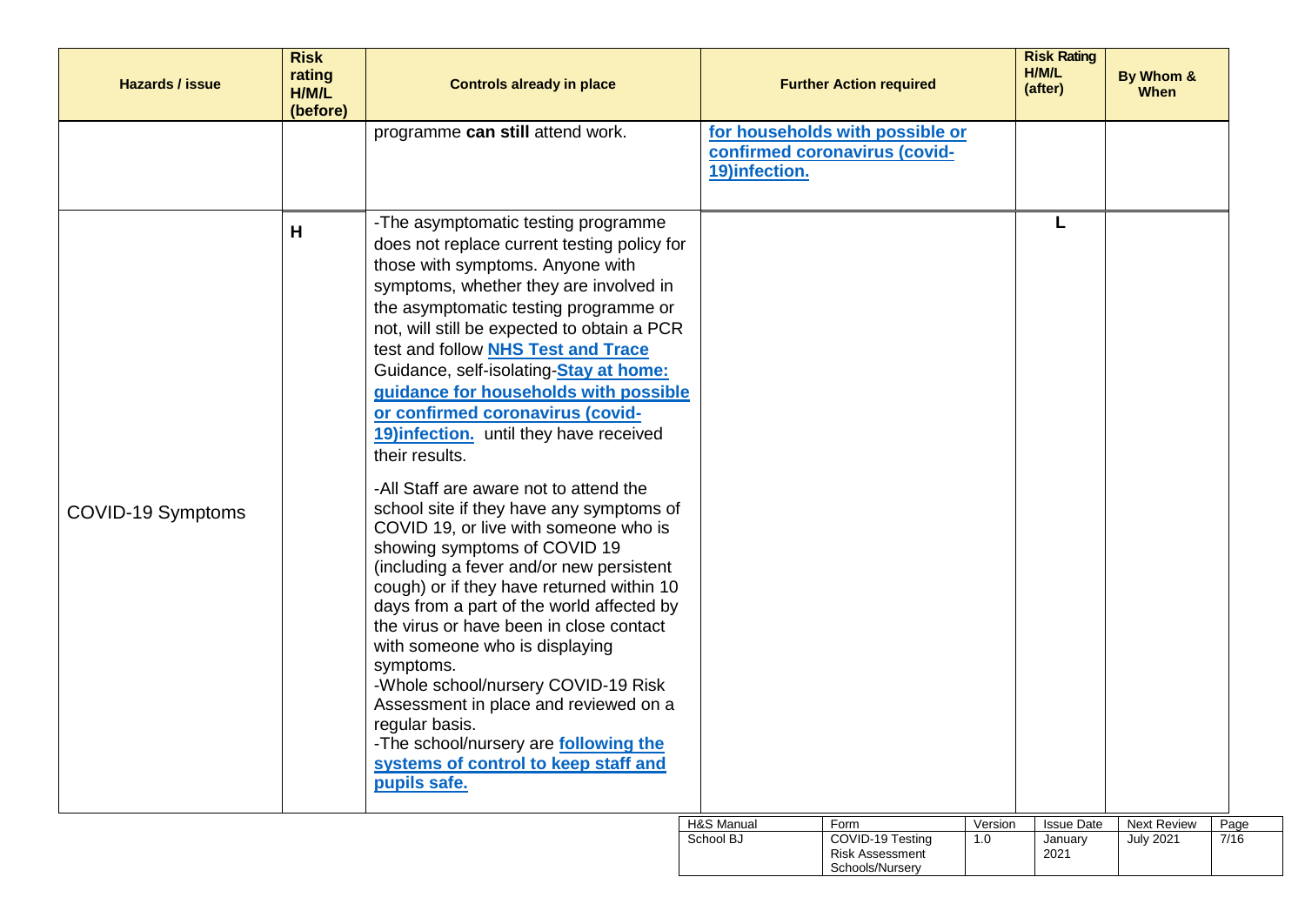| <b>Hazards / issue</b>                            | <b>Risk</b><br>rating<br>H/M/L<br>(before) | <b>Controls already in place</b>                                                                                                                                                                                                                                                                                                                                                                                                                                                                                                                                                                                                                                                                                                                                                                                                                                                                                                                                                                                             |                                                                                                                                                                                                                 | <b>Further Action required</b>                                                                                                                                                                                                                                                                                                                                                                                                                                                                                                               |                | <b>Risk Rating</b><br>H/M/L<br>(after) | By Whom &<br><b>When</b>                        |              |
|---------------------------------------------------|--------------------------------------------|------------------------------------------------------------------------------------------------------------------------------------------------------------------------------------------------------------------------------------------------------------------------------------------------------------------------------------------------------------------------------------------------------------------------------------------------------------------------------------------------------------------------------------------------------------------------------------------------------------------------------------------------------------------------------------------------------------------------------------------------------------------------------------------------------------------------------------------------------------------------------------------------------------------------------------------------------------------------------------------------------------------------------|-----------------------------------------------------------------------------------------------------------------------------------------------------------------------------------------------------------------|----------------------------------------------------------------------------------------------------------------------------------------------------------------------------------------------------------------------------------------------------------------------------------------------------------------------------------------------------------------------------------------------------------------------------------------------------------------------------------------------------------------------------------------------|----------------|----------------------------------------|-------------------------------------------------|--------------|
| Distribution to staff                             | H                                          | -Collection point identified within the<br>school.<br>-Identified staff member distributes the<br>LFD test kits to staff, whilst socially<br>distanced from staff and wearing a face<br>covering.<br>-Distribution area well ventilated and hand<br>hygiene standards always maintained.<br>-Staff allocated time slots to collect LFD<br>testing kits to ensure social distancing.<br>-Staff wear face coverings<br>-Test kit log in place.<br>-Lot numbers recorded against each staff<br>members name. Staff sign for test<br>-Staff receive a pack which contains 7<br>LFD test kits.<br>-Staff previously advised that they are<br>to carry out twice weekly testing at home<br>(3 to 4 days apart).<br>-Staff are continually advised that LFD<br>test kits are for the sole use of the<br>member of staff and are not to be used by<br>others.<br>-Staff sign for a copy of; Your step-by-<br>step guide for COVID-19 self-testing<br>v1.3.2<br>-Staff issued with a copy of How to do<br>a Rapid COVID-19 Self-Test. | their LFD test kits.<br>Staff are to be advised.<br>when storing the devices<br>freezer.<br>order where need identified.                                                                                        | -Agree with staff a time and day when<br>the LFD test kits will be issued to staff.<br>-Consideration be given to staff<br>wearing face coverings when collecting<br>-Test kits need to be stored at a<br>temperature of 2-30°C can be achieved<br>-Testing kits are not to be stored in<br>direct sunlight and not in a fridge or<br>-Keep the test kit away from children.<br>-Distribution area to be included in the<br>cleaning schedule at the school.<br>-COVID Coordinator to monitor the<br>stock of LFD held at the school and re- |                | L                                      | Head<br>teacher/<br><b>COVID</b><br>Coordinator |              |
| Administering the test in<br>the home environment | Н                                          | On receipt of the LDF test kits in<br>school staff are advised;<br>-LFD test kits are to be adequately stored<br>so that a temperature of 2-30°C can be<br>achieved when storing the devices.<br>-Testing kits are not to be stored in direct                                                                                                                                                                                                                                                                                                                                                                                                                                                                                                                                                                                                                                                                                                                                                                                | Staff follow - Your step-by-step guide<br>for COVID-19 self-testing (version<br>$1.3.2$ ).<br>-Do not eat or drink for at least 30<br>minutes before doing the test to reduce<br>the risk of spoiling the test. |                                                                                                                                                                                                                                                                                                                                                                                                                                                                                                                                              |                | L                                      | <b>Staff</b>                                    |              |
|                                                   |                                            |                                                                                                                                                                                                                                                                                                                                                                                                                                                                                                                                                                                                                                                                                                                                                                                                                                                                                                                                                                                                                              | H&S Manual<br>School BJ                                                                                                                                                                                         | Form<br>COVID-19 Testing<br><b>Risk Assessment</b><br>Schools/Nursery                                                                                                                                                                                                                                                                                                                                                                                                                                                                        | Version<br>1.0 | <b>Issue Date</b><br>January<br>2021   | <b>Next Review</b><br><b>July 2021</b>          | Page<br>8/16 |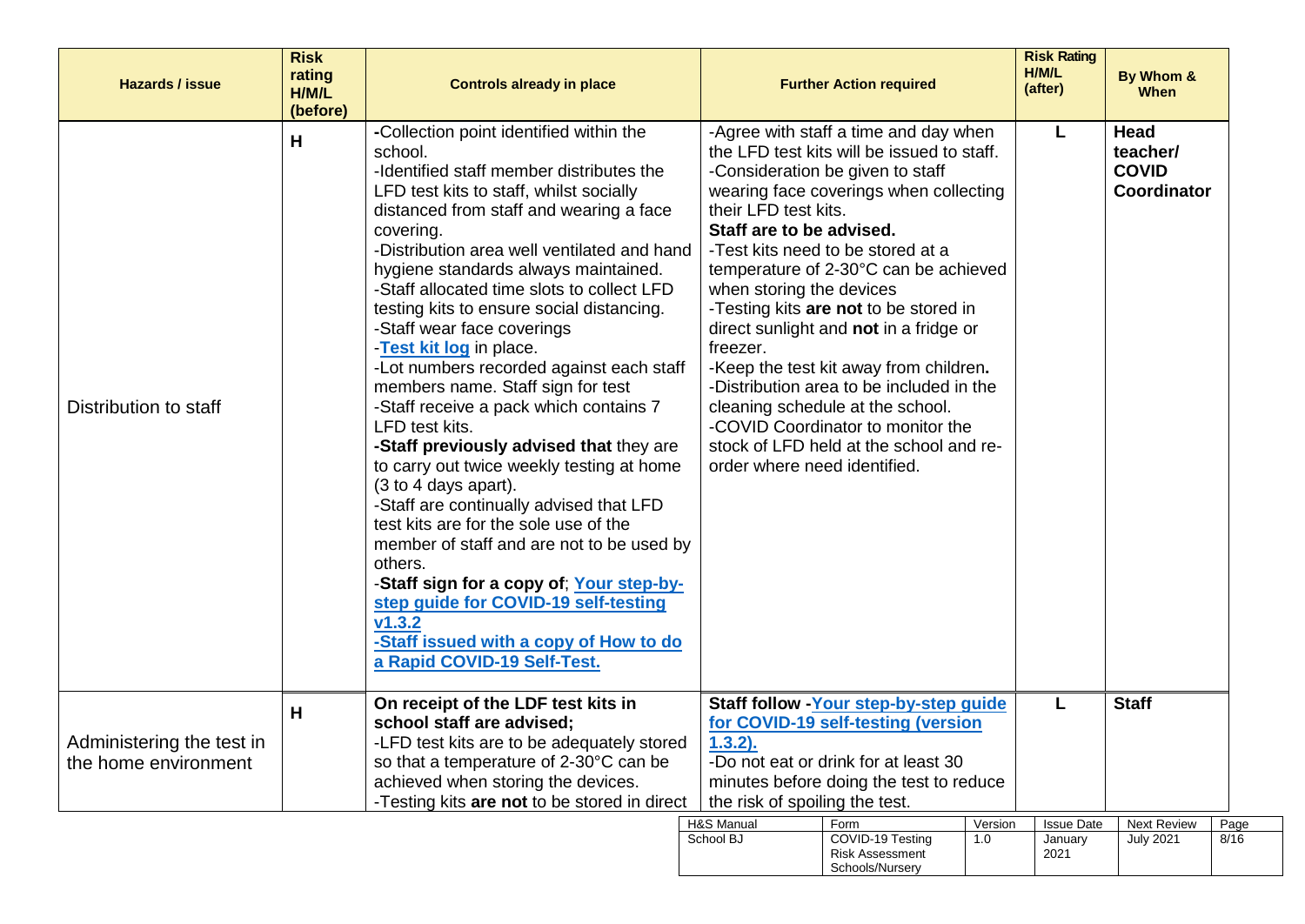| <b>Hazards / issue</b> | <b>Risk</b><br>rating<br>H/M/L<br>(before) | <b>Controls already in place</b>                                                                                                                                                                                                                                                                                                                                                                                                                                       | <b>Further Action required</b>                                                                                                                                                                                                                                                                                                                                                                                                                                                                                                                                                                                                                                                                                                                                                                                                                                                                                                                                                                                                                                                                                             | <b>Risk Rating</b><br>H/M/L<br>(after) | By Whom &<br><b>When</b> |
|------------------------|--------------------------------------------|------------------------------------------------------------------------------------------------------------------------------------------------------------------------------------------------------------------------------------------------------------------------------------------------------------------------------------------------------------------------------------------------------------------------------------------------------------------------|----------------------------------------------------------------------------------------------------------------------------------------------------------------------------------------------------------------------------------------------------------------------------------------------------------------------------------------------------------------------------------------------------------------------------------------------------------------------------------------------------------------------------------------------------------------------------------------------------------------------------------------------------------------------------------------------------------------------------------------------------------------------------------------------------------------------------------------------------------------------------------------------------------------------------------------------------------------------------------------------------------------------------------------------------------------------------------------------------------------------------|----------------------------------------|--------------------------|
|                        |                                            | sunlight and not in a fridge or freezer.<br>-LFD test kits are to be stored away from<br>children.<br>-The LFD test kits should be used at room<br>temperature (15°C to 30°C). If the kit has<br>been stored in a cool area (less than<br>15°C), leave it at normal room.<br>temperature for 30 minutes before using.<br>-LFD tests are to be undertaken twice<br>weekly in the home (3-4 days apart)<br>ideally before staff attend the workplace,<br>where possible. | - If you've had a nosebleed in the past<br>24 hours, swab the other nostril<br>-Staff to wash their hands thoroughly<br>for 20 seconds, using soap and<br>warm water. This is so that you do not<br>contaminate the test kit.<br>-Hands are to be dried.<br>-Clean and dry a flat surface, where<br>you will take the test.<br>-Unpack the sealed test equipment for<br>one test and place onto a clean flat<br>surface.<br>-If you notice anything<br>damaged, broken, missing or<br>difficult to use in the test kit, do not<br>use it.<br>-Gently blow your nose into a tissue.<br>-Wash your hands thoroughly for 20<br>seconds, using soap and warm water.<br>-Follow; Your step-by-step guide for<br>COVID-19 self-testing (version 1.3.2).<br>- Place the test strip on<br>a flat and level surface. Do not move<br>the strip during the test.<br>-Leave your test for the full<br>development time to get an accurate<br>result. Do not read your results until 30<br>minutes. If the test device is left to<br>develop longer you may receive a false<br>positive result and you will need to<br>repeat the test. |                                        |                          |

| H&S Manual | Form                                                   | Version | <b>Issue Date</b> | <b>Next Review</b> | Page |
|------------|--------------------------------------------------------|---------|-------------------|--------------------|------|
| School BJ  | COVID-19 Testing<br>Risk Assessment<br>Schools/Nurserv | 1.0     | Januarv<br>2021   | July 2021          | 9/16 |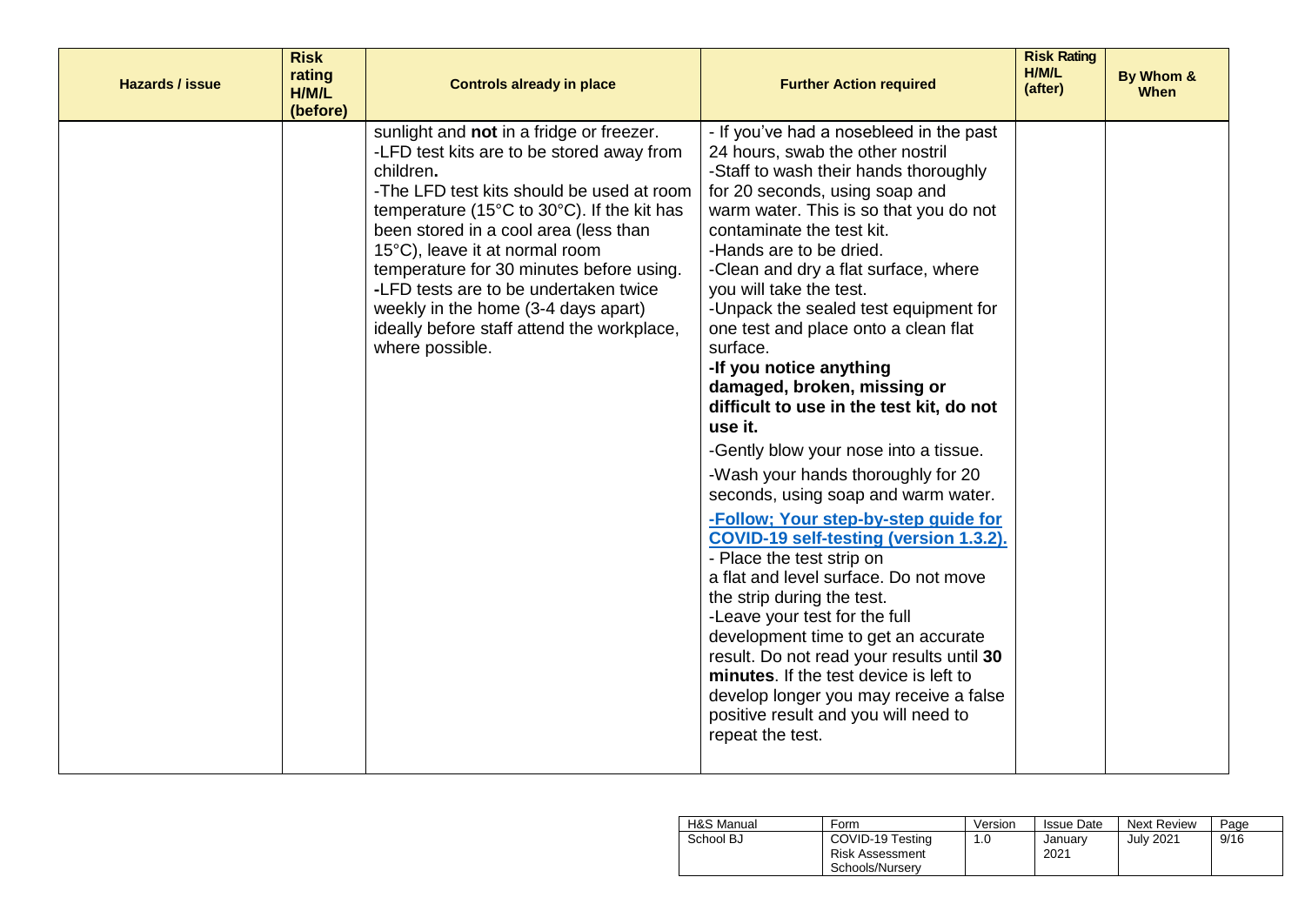| <b>Hazards / issue</b>                                          | <b>Risk</b><br>rating<br>H/M/L<br>(before) | <b>Controls already in place</b>                                                                                                                                                                                                                                                                                                                                                                                                    | <b>Further Action required</b>                                                                                                                                                                                                                                                                                                                                                                                                                                                                                                                                                                                                                                                                                                                                                                                                                                                                                                                                                                                  | <b>Risk Rating</b><br>H/M/L<br>(after) | By Whom &<br><b>When</b>           |
|-----------------------------------------------------------------|--------------------------------------------|-------------------------------------------------------------------------------------------------------------------------------------------------------------------------------------------------------------------------------------------------------------------------------------------------------------------------------------------------------------------------------------------------------------------------------------|-----------------------------------------------------------------------------------------------------------------------------------------------------------------------------------------------------------------------------------------------------------------------------------------------------------------------------------------------------------------------------------------------------------------------------------------------------------------------------------------------------------------------------------------------------------------------------------------------------------------------------------------------------------------------------------------------------------------------------------------------------------------------------------------------------------------------------------------------------------------------------------------------------------------------------------------------------------------------------------------------------------------|----------------------------------------|------------------------------------|
| Non-Clinical<br>issues/Clinical issues<br>with the LFD test kit | M                                          | -Packaging checked for damage when<br>delivered.<br>-LFD test kits are approved by the<br>Medicines and Healthcare products<br>Regulatory Agency (MHRA).<br>-Staff receive a pack which contains 7<br>LFD test kits in a sealed unit.<br>-Examples of clinical issues are a swab<br>breaking in the mouth, bleeding, allergic<br>reaction on using the kit etc.<br>-A non-clinical issue would be missing<br>items from a test kit. | -Staff to report all concerns to the<br><b>COVID Coordinator.</b><br>-In the case of an issue, it is most likely<br>that this will be experienced by an<br>individual at home.<br>However, if there seems to be<br>repeated or similar issues (e.g. Multiple<br>repeat void tests, unclear results,<br>leaking/damaged tubes etc.), staff<br>report incidents to the COVID<br>Coordinator so that information can be<br>recorded by the school and reported to<br>the DfE Helpline, who will<br>escalate to DHSC for investigation. -<br>The COVID Coordinator is to record<br>the time, date, and details reported.<br>DHSC/MHRA may require the school<br>to provide more information if further<br>investigation is required.<br><b>Clinical issues:</b><br>-If you've been harmed or had a<br>reaction using this kit, report it on<br>the Coronavirus Yellow Card Reporting<br>Site: https://coronavirus-<br>yellowcard.mhra.gov.uk<br>-Clinical issues to be reported to the<br><b>COVID Coordinator.</b> | L                                      | <b>COVID</b><br><b>Coordinator</b> |
| Negative test result                                            | н                                          | -Staff will see the control line (C) begin to<br>appear after about 4 minutes. Staff must<br>wait 30 minutes before your result is<br>ready.                                                                                                                                                                                                                                                                                        | -If the test is negative and you do not<br>have any symptoms of COVID-19 you<br>can attend work. A negative test result,<br>however, is not a guarantee that you<br>do not have coronavirus.                                                                                                                                                                                                                                                                                                                                                                                                                                                                                                                                                                                                                                                                                                                                                                                                                    | L                                      | <b>Staff</b>                       |
|                                                                 |                                            | -Negative test result- One line next to C<br>shows the test is negative.                                                                                                                                                                                                                                                                                                                                                            | -If you test negative, no further action<br>is required until the next test but                                                                                                                                                                                                                                                                                                                                                                                                                                                                                                                                                                                                                                                                                                                                                                                                                                                                                                                                 |                                        |                                    |
|                                                                 |                                            |                                                                                                                                                                                                                                                                                                                                                                                                                                     | H&S Manual<br>Form<br>Version                                                                                                                                                                                                                                                                                                                                                                                                                                                                                                                                                                                                                                                                                                                                                                                                                                                                                                                                                                                   | <b>Issue Date</b>                      | <b>Next Review</b><br>Page         |

| H&S Manual | Form                                                          | Version | <b>Issue Date</b> | <b>Next Review</b> | Page  |
|------------|---------------------------------------------------------------|---------|-------------------|--------------------|-------|
| School BJ  | COVID-19 Testing<br><b>Risk Assessment</b><br>Schools/Nurserv | 1.0     | Januarv<br>2021   | <b>July 2021</b>   | 10/16 |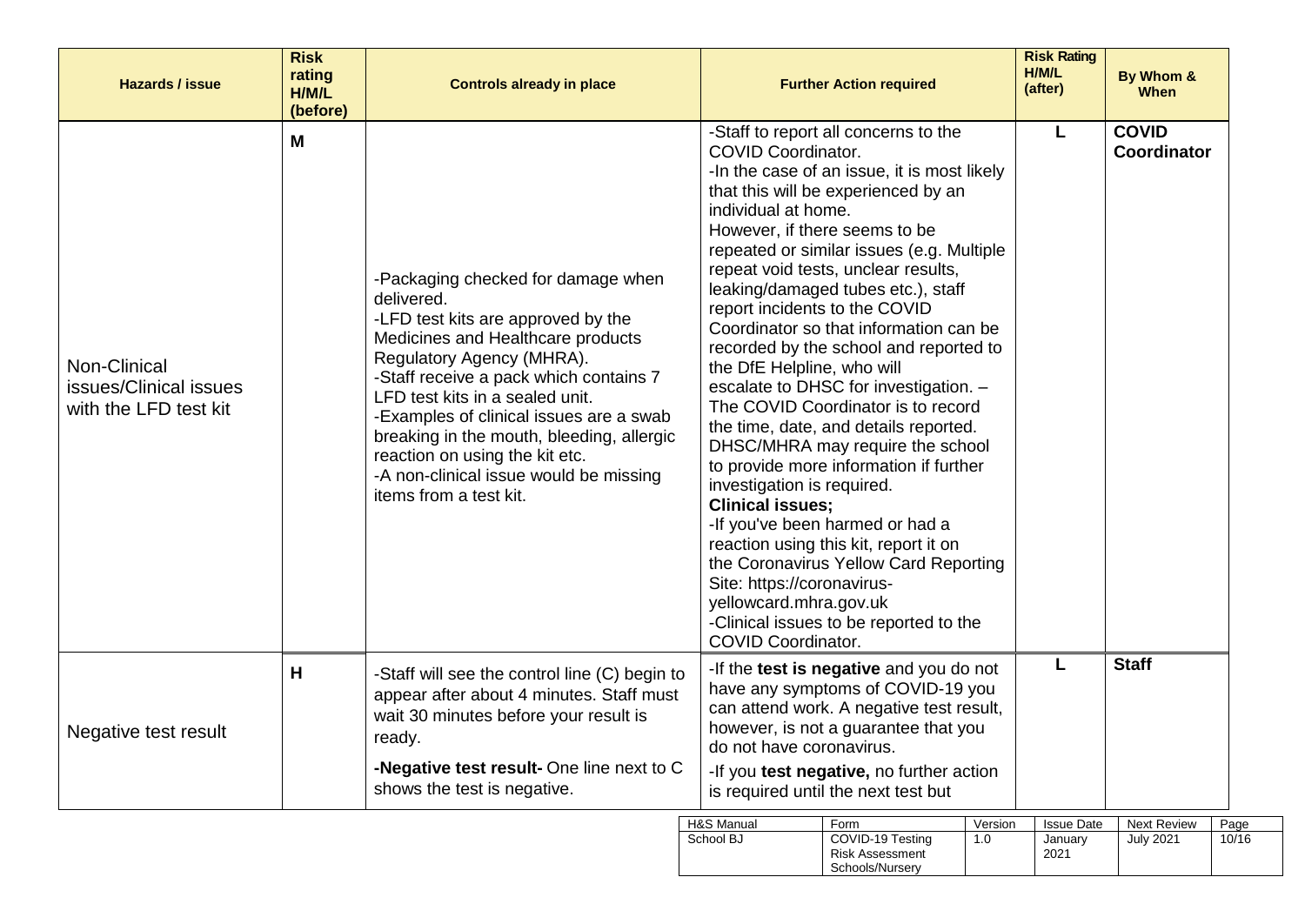| <b>Hazards / issue</b>      | <b>Risk</b><br>rating<br>H/M/L<br>(before) | <b>Controls already in place</b>                                                                                                                                                                                                                                                                                                                                                                                                                                                                                                                                            |                                                                                                                                              | <b>Further Action required</b>                                                                                                                                                                                                                                                                                                                                                                                                                                                                                                                                                                                                                                                                                                                                                                         |                | <b>Risk Rating</b><br>H/M/L<br>(after) | By Whom &<br><b>When</b>               |               |
|-----------------------------|--------------------------------------------|-----------------------------------------------------------------------------------------------------------------------------------------------------------------------------------------------------------------------------------------------------------------------------------------------------------------------------------------------------------------------------------------------------------------------------------------------------------------------------------------------------------------------------------------------------------------------------|----------------------------------------------------------------------------------------------------------------------------------------------|--------------------------------------------------------------------------------------------------------------------------------------------------------------------------------------------------------------------------------------------------------------------------------------------------------------------------------------------------------------------------------------------------------------------------------------------------------------------------------------------------------------------------------------------------------------------------------------------------------------------------------------------------------------------------------------------------------------------------------------------------------------------------------------------------------|----------------|----------------------------------------|----------------------------------------|---------------|
| <b>Positive Test Result</b> | H                                          | -Do not leave the test to develop for<br>longer than 30 minutes as this will make<br>the result void.<br>-Staff will see the control line (C) begin to<br>appear after about 4 minutes. Staff must<br>wait 30 minutes before your result is<br>ready.<br>-Positive test result-Two lines, one next<br>to C and one next to T, even faint lines,<br>shows the test is positive. You must<br>report this test result to the NHS/COVID<br>Coordinator or Headteacher.<br>-Do not leave the test to develop for<br>longer than 30 minutes as this will make<br>the result void. | remain vigilant to COVID-19<br>symptoms.<br>Coordinator.<br>take.<br>your household must<br>19)infection.<br>attend the workplace.<br>Trace. | - Test results must be recorded on line<br>via - Report a COVID test result.<br>-Report your test results to the COVID<br>-Positive test result-If you get a<br>positive result, it means you are<br>currently infected with coronavirus and<br>risk infecting others. When you report<br>your result, you will be provided with<br>further information on the next steps to<br>-Test results must be recorded on line<br>via - Report a COVID test result.<br>-If your test result is positive, you and<br>self-isolate Stay at home: guidance<br>for households with possible or<br>confirmed coronavirus (covid-<br>-Report your positive test result to<br>the COVID Coordinator. Do not<br>-If you test positive, you should<br>book a confirmatory PCR test<br>(COVID test) on line NHS Test and |                | L                                      | <b>Staff</b>                           |               |
| <b>Void Test Result</b>     | H                                          | -Void test result- No lines or one line<br>next to T means the test is void.                                                                                                                                                                                                                                                                                                                                                                                                                                                                                                | day using a new test kit.                                                                                                                    | -Staff to take another test on the same<br>- In the very unlikely event staff get                                                                                                                                                                                                                                                                                                                                                                                                                                                                                                                                                                                                                                                                                                                      |                | L                                      | <b>Staff</b>                           |               |
|                             |                                            |                                                                                                                                                                                                                                                                                                                                                                                                                                                                                                                                                                             | H&S Manual<br>School BJ                                                                                                                      | Form<br>COVID-19 Testing<br><b>Risk Assessment</b><br>Schools/Nursery                                                                                                                                                                                                                                                                                                                                                                                                                                                                                                                                                                                                                                                                                                                                  | Version<br>1.0 | <b>Issue Date</b><br>January<br>2021   | <b>Next Review</b><br><b>July 2021</b> | Page<br>11/16 |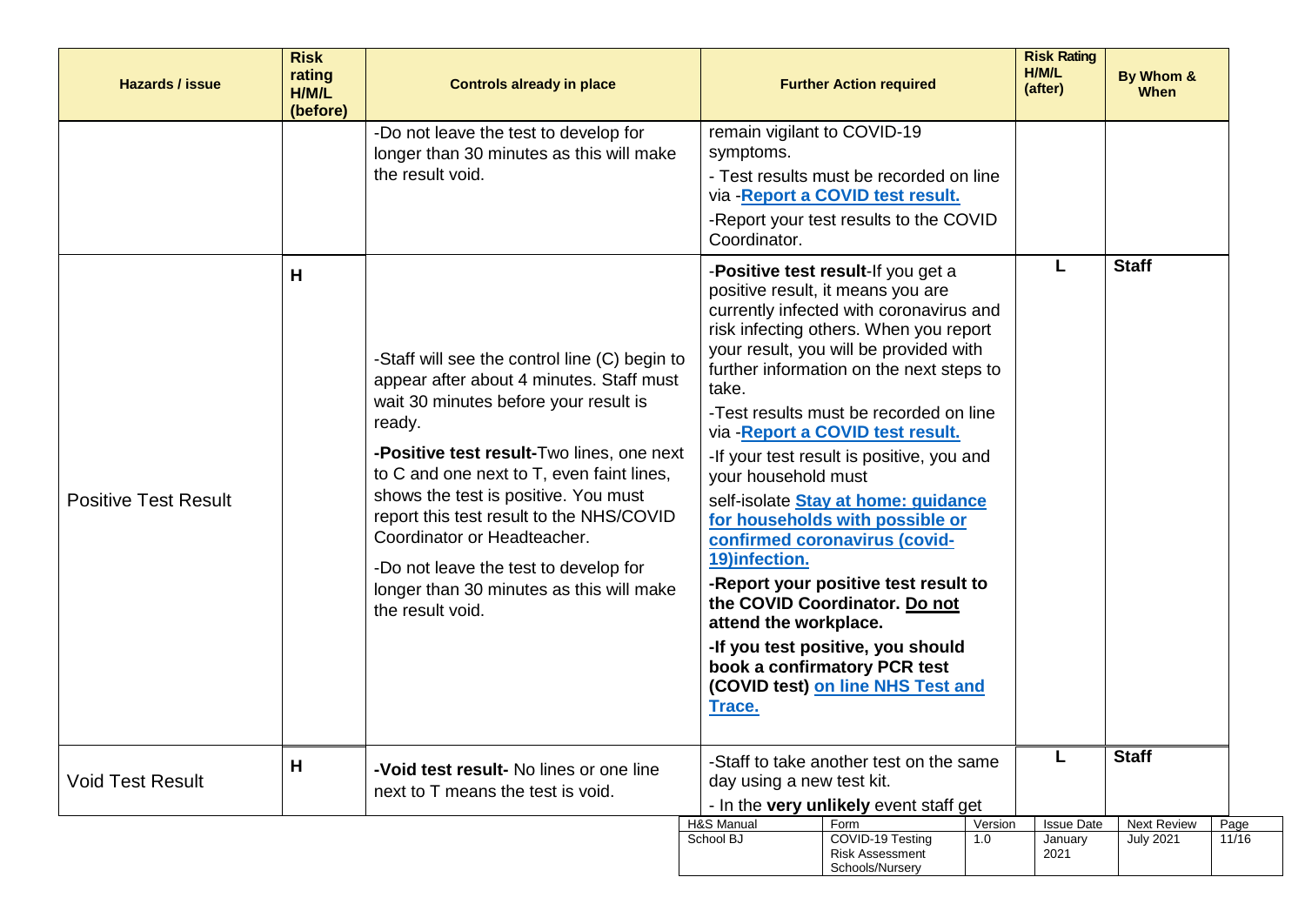| <b>Hazards / issue</b>              | <b>Risk</b><br>rating<br>H/M/L<br>(before) | <b>Controls already in place</b>                                                                                                                                                                                                                                                                                                                                                                                                                                                                                                                                                                                                                     | <b>Further Action required</b>                                                                                                                                                                                                                                                                                                                                                                                                                                                                                                   | <b>Risk Rating</b><br>H/M/L<br>(after) | By Whom &<br><b>When</b> |
|-------------------------------------|--------------------------------------------|------------------------------------------------------------------------------------------------------------------------------------------------------------------------------------------------------------------------------------------------------------------------------------------------------------------------------------------------------------------------------------------------------------------------------------------------------------------------------------------------------------------------------------------------------------------------------------------------------------------------------------------------------|----------------------------------------------------------------------------------------------------------------------------------------------------------------------------------------------------------------------------------------------------------------------------------------------------------------------------------------------------------------------------------------------------------------------------------------------------------------------------------------------------------------------------------|----------------------------------------|--------------------------|
|                                     |                                            | -A void result means the test has not run<br>correctly.<br>-Do not leave the test to develop for<br>longer than 30 minutes as this will make<br>the result void.                                                                                                                                                                                                                                                                                                                                                                                                                                                                                     | two void test results, they should book<br>a PCR test. Staff should self-isolate<br>Stay at home: guidance for<br>households with possible or<br>confirmed coronavirus (covid-<br>19) infection. pending the result of the<br>PCR test.<br>- Report your void test results to the<br><b>COVID Coordinator. Do not attend</b><br>the workplace.<br>-Staff should inform their<br>school/nursery as it may indicate a<br>faulty batch of test kits.<br>-Test results must be recorded on line<br>via - Report a COVID test result. |                                        |                          |
| Member of staff testing<br>positive | H                                          | -Staff with a positive LFD test result will<br>need to self-isolate in line with the <b>Stay at</b><br>home: guidance for households with<br>possible or confirmed coronavirus<br>(covid-19)infection.<br>- Head teacher to report to DCC Public<br><b>Health team using: Covid-19 Education</b><br>settings reporting tool<br>-Notify Ofsted (Registered EY only)<br>-Asymptomatic staff: self-isolate for at<br>least 10 days starting from the day the<br>test was taken.<br>-Head teacher Identifies staff/pupils who<br>have been in close contact with the<br>member of staff who tested positive<br>-Definition of close contact-Direct close | -Follow the procedure in place in the<br>Full School COVID-19 Risk<br>Assessment for a positive<br>case/staff/pupil identified as close<br>contacts.                                                                                                                                                                                                                                                                                                                                                                             | L                                      | Head<br>teacher          |

| H&S Manual | Form                                                   | Version | <b>Issue Date</b> | <b>Next Review</b> | Page  |
|------------|--------------------------------------------------------|---------|-------------------|--------------------|-------|
| School BJ  | COVID-19 Testing<br>Risk Assessment<br>Schools/Nurserv | 1.0     | January<br>2021   | July 2021          | 12/16 |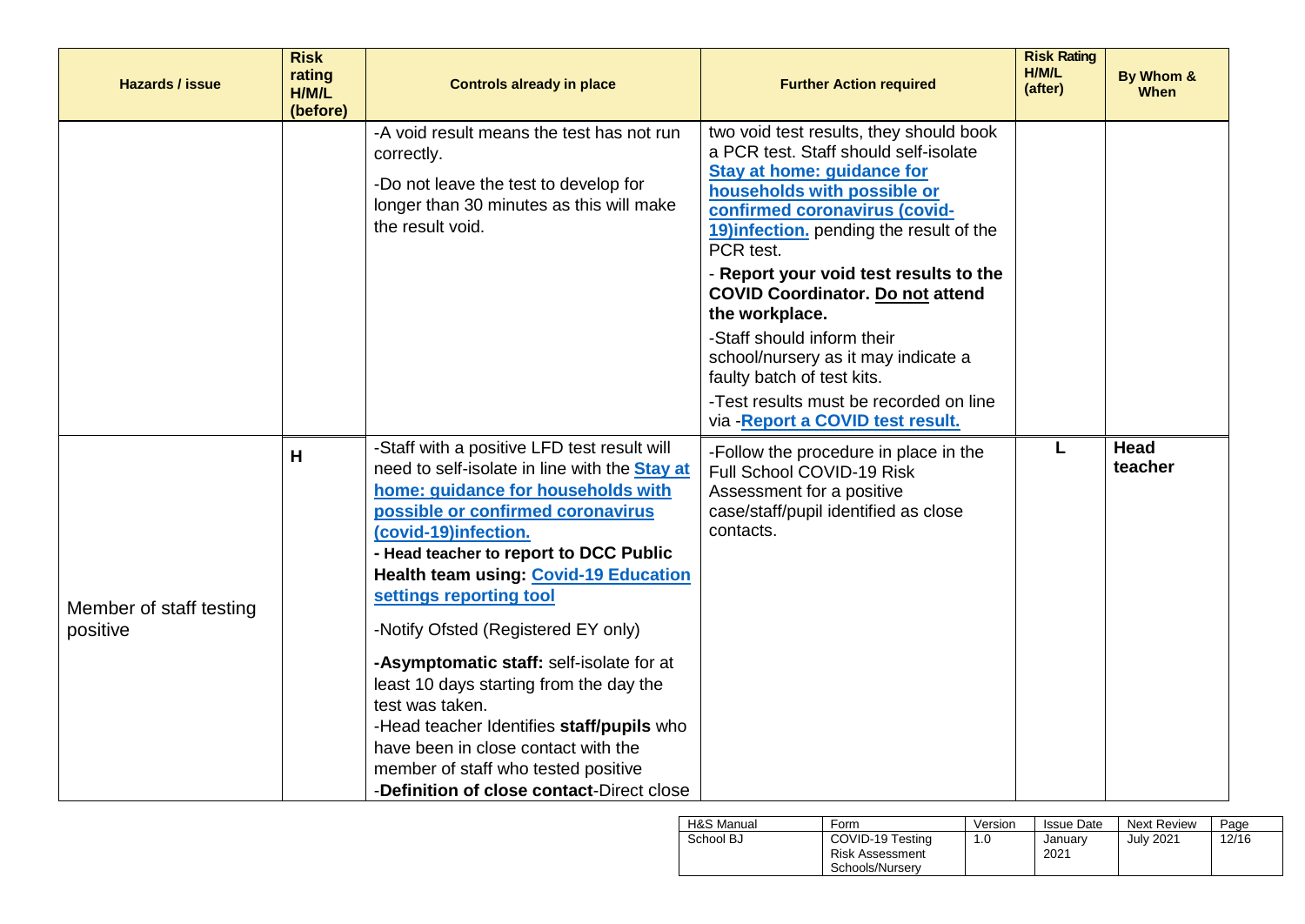| <b>Hazards / issue</b>                           | <b>Risk</b><br>rating<br>H/M/L<br>(before) | <b>Controls already in place</b>                                                                                                                                                                                                                                                                                                                                                                                                                                                                             |                                                                                                                                                                                                                                                                                                                                                                                                                                                                               | <b>Further Action required</b>                                                                                                                                            |                | <b>Risk Rating</b><br>H/M/L<br>(after) | By Whom &<br><b>When</b>               |               |
|--------------------------------------------------|--------------------------------------------|--------------------------------------------------------------------------------------------------------------------------------------------------------------------------------------------------------------------------------------------------------------------------------------------------------------------------------------------------------------------------------------------------------------------------------------------------------------------------------------------------------------|-------------------------------------------------------------------------------------------------------------------------------------------------------------------------------------------------------------------------------------------------------------------------------------------------------------------------------------------------------------------------------------------------------------------------------------------------------------------------------|---------------------------------------------------------------------------------------------------------------------------------------------------------------------------|----------------|----------------------------------------|----------------------------------------|---------------|
|                                                  |                                            | contacts - face to face contact with an<br>infected individual for any length of<br>time, within 1 metre, including being<br>coughed on, a face to face<br>conversation, or unprotected physical<br>contact (skin-to-skin)<br>-Proximity contacts - extended close<br>contact (within 1 to 2 metres for more<br>than 15 minutes) with an infected<br>individual<br>-Travelling in a small vehicle, like a car,<br>with an infected person                                                                    |                                                                                                                                                                                                                                                                                                                                                                                                                                                                               |                                                                                                                                                                           |                |                                        |                                        |               |
| <b>Waste Management</b>                          | н                                          |                                                                                                                                                                                                                                                                                                                                                                                                                                                                                                              | as general household waste.                                                                                                                                                                                                                                                                                                                                                                                                                                                   | -Once your test is complete, put all the<br>used test contents in the small waste<br>bag provided. Seal the bag and put the<br>bag in your bin at home - it is classified |                |                                        | <b>Staff</b>                           |               |
| Recording and<br>Reporting staff test<br>results | н                                          | -Test results that are<br>Negative/Positive/Void are to be reported<br>to NHS Test and Trace-Report a COVID<br>test result.<br>-Staff record their test results on line via-<br>NHS Test and Trace - Report a COVID<br>test result.<br>-Staff can report test results by calling<br>119.<br>-Test results are reported to the COVID<br>Coordinator prior to staff attending work.<br>-COVID Coordinator records the test<br>results on the staff test results register<br>and discusses the results with the | -Staff to be advised that test results<br>must be recorded on line-Report a<br><b>COVID test result.</b> Within 24hrs of the<br>test taking place.<br>-You need the QR code, or the ID<br>number under it, on the test strip to<br>report your result.<br>Staff with a positive LFD test result<br>will need to self-isolate in line with<br>the stay-at-home guidance.<br>-They will also need to arrange a<br>polymerase chain reaction (PCR)<br>test to confirm the result |                                                                                                                                                                           |                | M                                      | <b>Staff</b>                           |               |
|                                                  |                                            |                                                                                                                                                                                                                                                                                                                                                                                                                                                                                                              | H&S Manual<br>School BJ                                                                                                                                                                                                                                                                                                                                                                                                                                                       | Form<br>COVID-19 Testing<br><b>Risk Assessment</b><br>Schools/Nursery                                                                                                     | Version<br>1.0 | <b>Issue Date</b><br>January<br>2021   | <b>Next Review</b><br><b>July 2021</b> | Page<br>13/16 |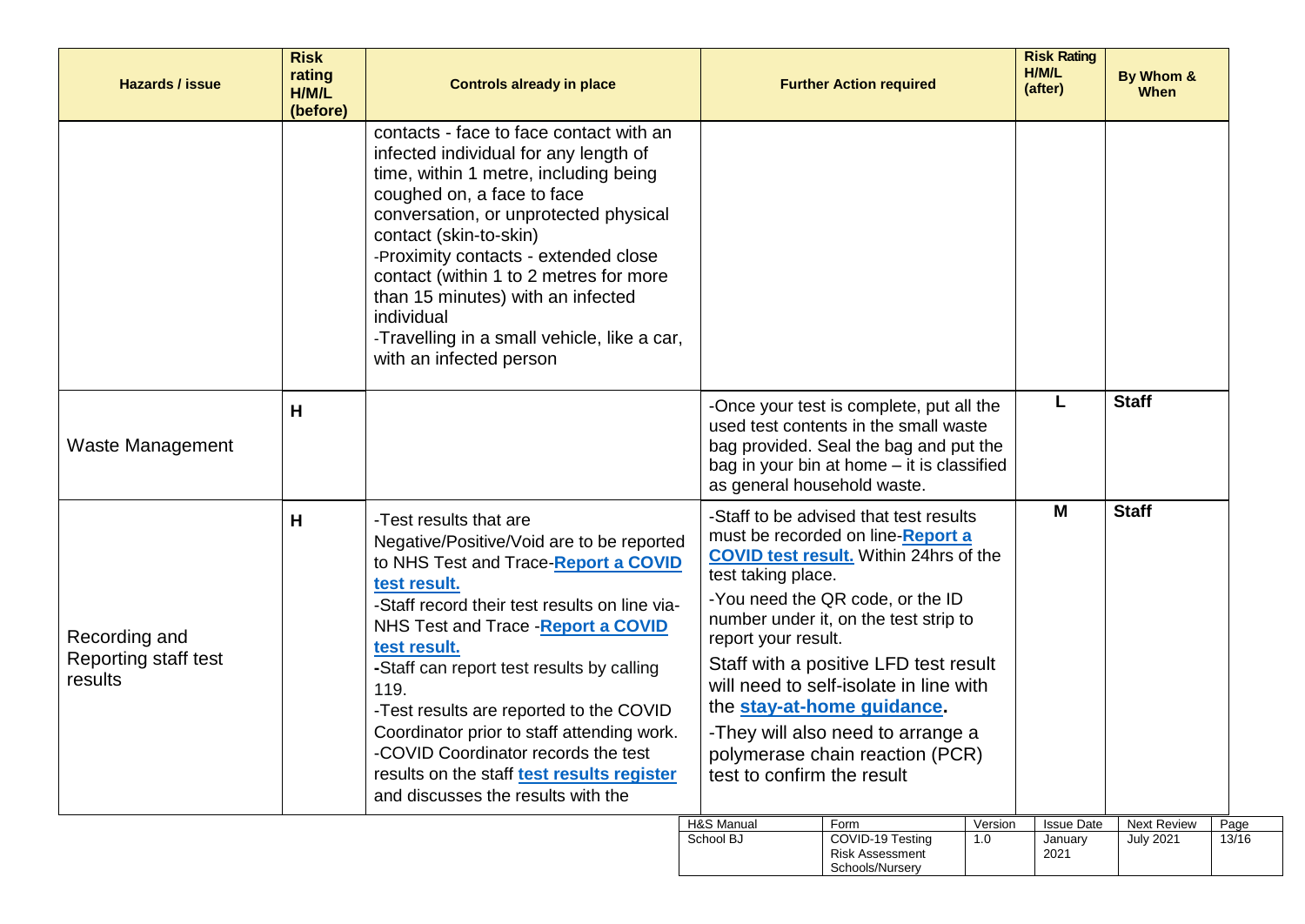| <b>Hazards / issue</b>                                                 | <b>Risk</b><br>rating<br>H/M/L<br>(before) | <b>Controls already in place</b>                                                                                                                                                                                                                                                                                                                                            | <b>Further Action required</b>                                                                                                                                                                                                                                                                                                                                                                                                                                | <b>Risk Rating</b><br>H/M/L<br>(after) | By Whom &<br>When               |
|------------------------------------------------------------------------|--------------------------------------------|-----------------------------------------------------------------------------------------------------------------------------------------------------------------------------------------------------------------------------------------------------------------------------------------------------------------------------------------------------------------------------|---------------------------------------------------------------------------------------------------------------------------------------------------------------------------------------------------------------------------------------------------------------------------------------------------------------------------------------------------------------------------------------------------------------------------------------------------------------|----------------------------------------|---------------------------------|
|                                                                        |                                            | Headteacher.                                                                                                                                                                                                                                                                                                                                                                |                                                                                                                                                                                                                                                                                                                                                                                                                                                               |                                        |                                 |
| Staff not reporting test<br>results                                    | H                                          | -COVID Coordinator to ensure all tests<br>are recorded on the test results register<br>in a timely manner.                                                                                                                                                                                                                                                                  | -Staff to be reminded via e-mail to<br>report all test results to the COVID<br>Coordinator so that the test results<br>register can be maintained.<br>-Staff to be reminded that test results<br>must be recorded on line-Report a<br><b>COVID test result.</b> Within 24hrs of the<br>test taking place.<br>-Head teacher/Covid Coordinator to<br>discuss concerns with member of staff.                                                                     |                                        | Head<br>teacher                 |
| Staff Self-Testing with a<br>recent Covid-19 positive<br>diagnosis:    | M                                          | -Current advice is that for most people a<br>previous confirmed Covid-19 diagnosis in<br>the last 90 days is likely to make testing<br>with an LFD antigen test not necessary.                                                                                                                                                                                              | -Request evidence of when the Staff<br>member tested positive for COVID-19                                                                                                                                                                                                                                                                                                                                                                                    | L                                      | <b>Head</b><br>teacher          |
| Mental health and<br>wellbeing of Staff involved<br>in testing process | M                                          | -Staff have been provided with Public<br>Health England Guidance for the public<br>on the mental health and wellbeing<br>aspects of coronavirus (COVID-19).<br>-Staff have been provided with COVID-19<br>mental health link<br>-The Education Support Partnership<br>provides a free helpline for school staff<br>and targeted support for mental health<br>and wellbeing. | -Staff members with health concerns to<br>speak with the Head teacher in the first<br>instance.<br>-Where need identified staff are to be<br>referred to the DCC Occupational<br><b>Health Team-</b><br>occhealth@durham.gov.uk<br>Staff to be reminded of the counselling<br>services available to all DCC staff-<br>Health Assured on 0800 716017.<br>Staff workload monitored by the SLT.<br>HR colleagues contacted for support<br>where need identified. | L                                      | <b>Staff</b><br>Head<br>teacher |

| H&S Manual | Form                                                          | Version | <b>Issue Date</b> | <b>Next Review</b> | Page  |
|------------|---------------------------------------------------------------|---------|-------------------|--------------------|-------|
| School BJ  | COVID-19 Testing<br><b>Risk Assessment</b><br>Schools/Nurserv | 1.0     | Januarv<br>2021   | <b>July 2021</b>   | 14/16 |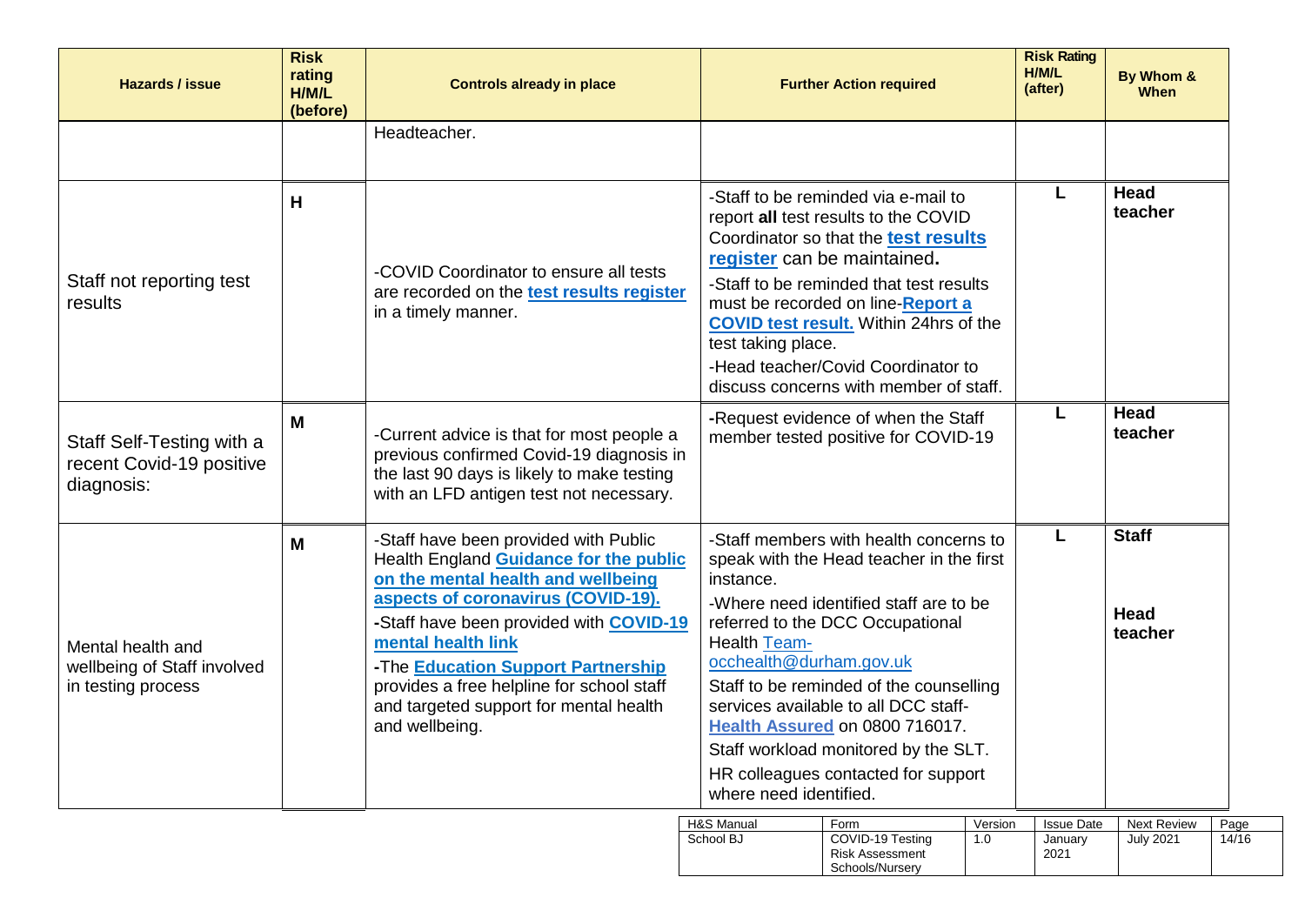## **Please see the Guidance Documents from The Government and the NHS these are subject to updates on a continuous basis.**

## **School based Guidance**

**[Rapid asymptomatic coronavirus \(COVID-19\) testing for staff in primary schools, school-based nurseries and maintained nursery](../AppData/Local/Microsoft/Windows/AppData/Local/Microsoft/Windows/INetCache/Content.Outlook/AppData/Local/Microsoft/Windows/INetCache/Content.Outlook/03JD6DUO/Rapid%20asymptomatic%20coronavirus%20(COVID-19)%20testing%20for%20staff%20in%20primary%20schools,%20school-based%20nurseries%20and%20maintained%20nursery%20schools)  [schools](../AppData/Local/Microsoft/Windows/AppData/Local/Microsoft/Windows/INetCache/Content.Outlook/AppData/Local/Microsoft/Windows/INetCache/Content.Outlook/03JD6DUO/Rapid%20asymptomatic%20coronavirus%20(COVID-19)%20testing%20for%20staff%20in%20primary%20schools,%20school-based%20nurseries%20and%20maintained%20nursery%20schools)**

**[-Staff advised that a YouTube video guide 'Step by Step Guide to COVID-19 Self-Testing is available.](https://www.youtube.com/playlist?list=PLvaBZskxS7tzQYlVg7lwH5uxAD9UrSzGJ)**

Primary Schools/Nursery **[Documents Sharing Platform.](https://drive.google.com/drive/folders/1X4fLxy6_ppmpmKrv3hT2M6cduAN_GS54)**

## **DCC Extranet**

Health and Safety COVID-19 file

**Health related guidance**

**[Stay at home: guidance for households with possible or confirmed coronavirus \(COVID-19\) infection](https://www.gov.uk/government/publications/covid-19-stay-at-home-guidance/stay-at-home-guidance-for-households-with-possible-coronavirus-covid-19-infection)**

**[NHS Test and Trace](https://www.gov.uk/guidance/nhs-test-and-trace-how-it-works)**

| H&S Manual | Form                                                          | Version | <b>Issue Date</b> | <b>Next Review</b> | Page  |
|------------|---------------------------------------------------------------|---------|-------------------|--------------------|-------|
| School BJ  | COVID-19 Testing<br><b>Risk Assessment</b><br>Schools/Nurserv | 1.0     | Januarv<br>2021   | <b>July 2021</b>   | 15/16 |